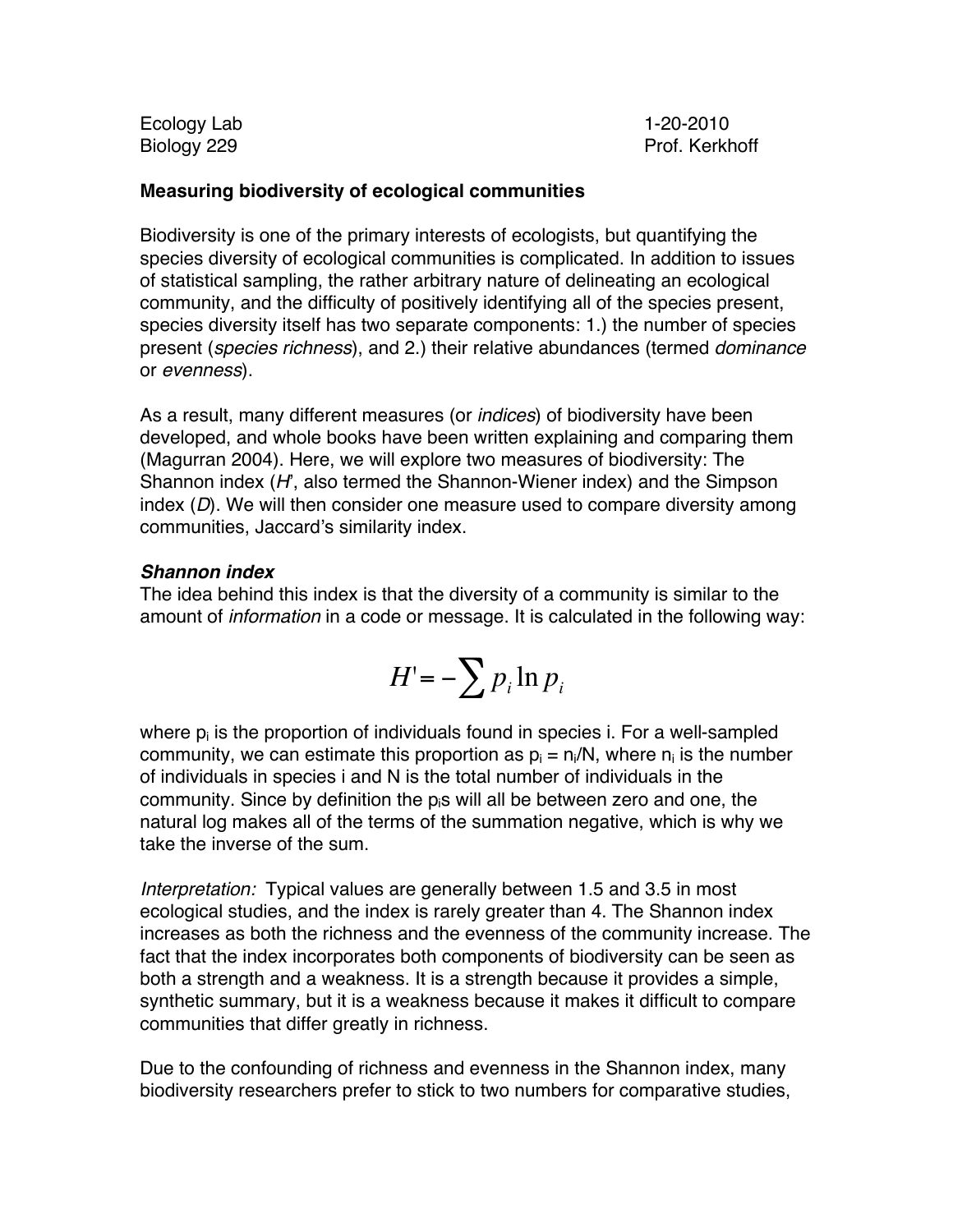combining a direct estimate of species richness (the total number of species in the community, *S*) with some measure of dominance or evenness. The most common dominance measure is Simpson's index.

#### *Simpson***'***s index*

Since evenness and dominance are simply two sides of the same coin, their measures are complimentary. Simpson's index is based on the probability of any two individuals drawn at random from an infinitely large community belonging to the same species:

$$
D=\sum p_i^2
$$

where again  $p_i$  is the proportion of individuals found in species i. For a finite community, this is

$$
D = \sum \frac{n_i(n_i - 1)}{N(N - 1)}
$$

petween zero and one and approacnes one in the limit of a monoculture, (1-D)<br>provides an intuitive proportional measure of diversity that is much less sensitive *Interpretation:* Now D is a measure of dominance, so as D increases, diversity (in the sense of evenness) decreases. Thus, Simpson's index is usually reported as its complement 1-D (or sometimes 1/D or –lnD). Since D takes on values between zero and one and approaches one in the limit of a monoculture, (1-D) to species richness.

#### *Comparing communities: Jaccard***'***s index*

Of course, we are usually interested not just in the diversity of a single site, but in comparing biodiversity levels across sites. An intuitive measure of similarity between two samples can summarize the fraction of species they share. Jaccard's index is the simplest summary of this, taking the following form:

$$
J = \frac{S_c}{S_a + S_b + S_c}
$$

where  $s_a$  and  $s_b$  are the numbers of species unique to samples a and b, respectively, and  $s_c$  is the number of species common to the two samples.

*interpretation:* Jaccard s index of similarity is very straightforward since it is<br>simply the fraction of species shared between the samples. Keep in mind, *Interpretation:* Jaccard's index of similarity is very straightforward since it is however, that Jaccard's index only utilizes the richness component of diversity,